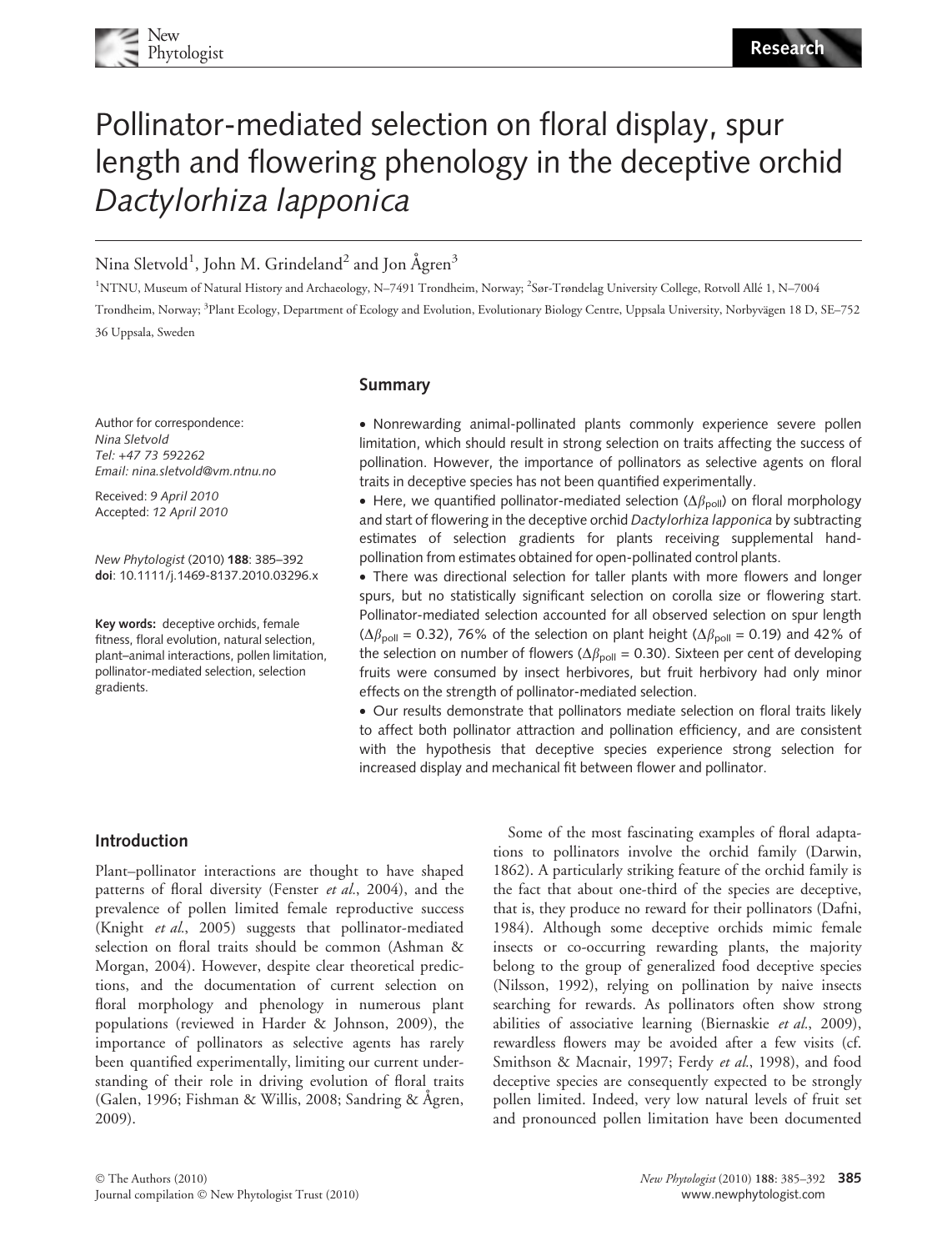in several species (Neiland & Wilcock, 1998; Tremblay et al., 2005), indicating conditions under which selection on floral traits contributing to pollinator attraction and pollination efficiency is expected (cf. Ashman & Morgan, 2004).

There is some evidence that measures of reproductive success are related to floral traits in deceptive species. Male and female pollination success was positively related to plant height in Cypripedium acaule (O'Connell & Johnston, 1998), the probability of fruit set was positively related to the number of flowers in Anacamptis morio (Johnson & Nilsson, 1999), spur length influenced the functional fit between pollinator and plant in the Disa draconis species complex (Johnson & Steiner, 1997), and frequencydependent selection on petal colour has been documented in Dactylorhiza sambucina (Gigord et al., 2001). Finally, a higher reproductive success for early-flowering individuals has been observed in some deceptive orchids (O'Connell & Johnston, 1998; Sun et al., 2009). The common pattern of early spring-flowering in food deceptive species has been interpreted as an adaptation to secure pollination by inexperienced insects, avoiding competition from laterflowering rewarding species (Nilsson, 1980; Internicola et al., 2008; but see Ruxton & Schaefer, 2009). Alternatively, reproductive success of deceptive species could be facilitated by flowering in synchrony with rewarding species, because the latter increase pollinator abundance in the area and may also increase visitation to nonrewarding co-occurring species (Alexandersson & Ågren, 1996; Johnson et al., 2003).

Several agents of selection in addition to pollinators may influence selection on floral morphology and flowering phenology. Selection on traits such as plant height and number of flowers, which are usually tightly linked with plant size, may reflect selection for increased resource acquisition rather than increased pollination success (Harder & Johnson, 2009). Moreover, if floral phenology and display traits also influence the intensity of herbivory, selection may be mediated by antagonists (Armbruster, 1997). Conflicting selection on floral morphology resulting from interactions with pollinators and herbivores or seed predators have been demonstrated in several systems (Gómez, 2003; Strauss & Irwin, 2004; Toräng et al., 2008). Similarly, selection on flowering phenology can be influenced by seasonal changes in abiotic conditions (Franks et al., 2007) and in the intensity of interactions with antagonists (Elzinga et al., 2007). Quantifying the relative importance of different agents of selection therefore requires experimental manipulation (cf. Wade & Kalisz, 1990).

Pollinator-mediated phenotypic selection has been identified by comparing the strength of selection in openpollinated control plants and in plants receiving supplemental hand-pollination (Galen, 1996; Fishman & Willis, 2008; Sandring & Agren, 2009). We have recently proposed that the strength of pollinator-mediated selection ( $\Delta \beta_{\text{poll}}$ ) can be quantified by subtracting estimates of selection gradients for plants receiving supplemental hand-pollination from estimates obtained for open-pollinated control plants (N. Sletvold  $\&$  J. Agren, unpublished). Here, we use this approach to quantify the strength of pollinator-mediated selection on floral display, spur length and flowering phenology in the bumblebee-pollinated deceptive orchid Dactylorhiza lapponica. Fruit herbivory is common in D. lapponica, and capsules may be completely consumed during development by lepidopteran larvae. We quantify pollinator-mediated selection on morphological traits likely to affect pollinator attraction (plant height, number of flowers and corolla size) and pollination efficiency (spur length) and flowering start, and we ask whether fruit herbivory is related to floral morphology or flowering phenology, and thus influences patterns of selection on floral traits.

#### Materials and Methods

#### Study species and site

Dactylorhiza lapponica (Laest. ex Hartm.) Soó (Orchidaceae) is a long-lived, tuberous and nonclonal orchid, occurring in Fennoscandia, Scotland and alpine areas in central Europe (Øien & Moen, 2002; Delforge & Harrap, 2006). In Fennoscandia, *D. lapponica* is found in open lawn communities in calcareous fens and springs in the boreal zone. Aboveground parts emerge in late May to early June, and include a single inflorescence with  $c$ .  $3-15$  flowers that open acropetally. The cerise flowers have a short spur, but no nectar production. The two pollinaria are situated above the spur entrance, and are composed of numerous massulae (tightly packed pollen-masses; Nazarov & Gerlach, 1997). Dactylorhiza lapponica is self-compatible, but depends on pollinators for successful fruit set (N Sletvold, unpublished). Low levels of fruit set are typical (20–30%; Sletvold et al., 2010). Fruits mature 3–5 wk after pollination, and the minute seeds are dispersed by wind in autumn.

The present study was conducted in a population of  $c$ . 500 flowering individuals located at c. 450 m asl within the nature reserve Tågdalen in central Norway (63°03'N, 9°05'E). Tågdalen has an oceanic climate, with mean temperature in July of  $11.2^{\circ}$ C, and fairly high annual precipitation (1507 mm). The study population is found in an open, wet fen, dominated by the bryophytes *Campylium* stellatum (Hedw.) Lange and Jensen and Scorpidium cossonii (Schimp.) Hedenäs, as well as the vascular plants Eriophorum latifolium Hoppe, Molinia caerulea (L.) Moench, Succisa pratensis Moench and Trichophorum  $c$ espitosum (L.) Hartm. The *D. lapponica* population flowers during 2–4 wk from mid June, and is pollinated by Bombus pascuorum and B. lucorum, both frequent visitors on the common, co-flowering rewarding species Bartsia alpina L.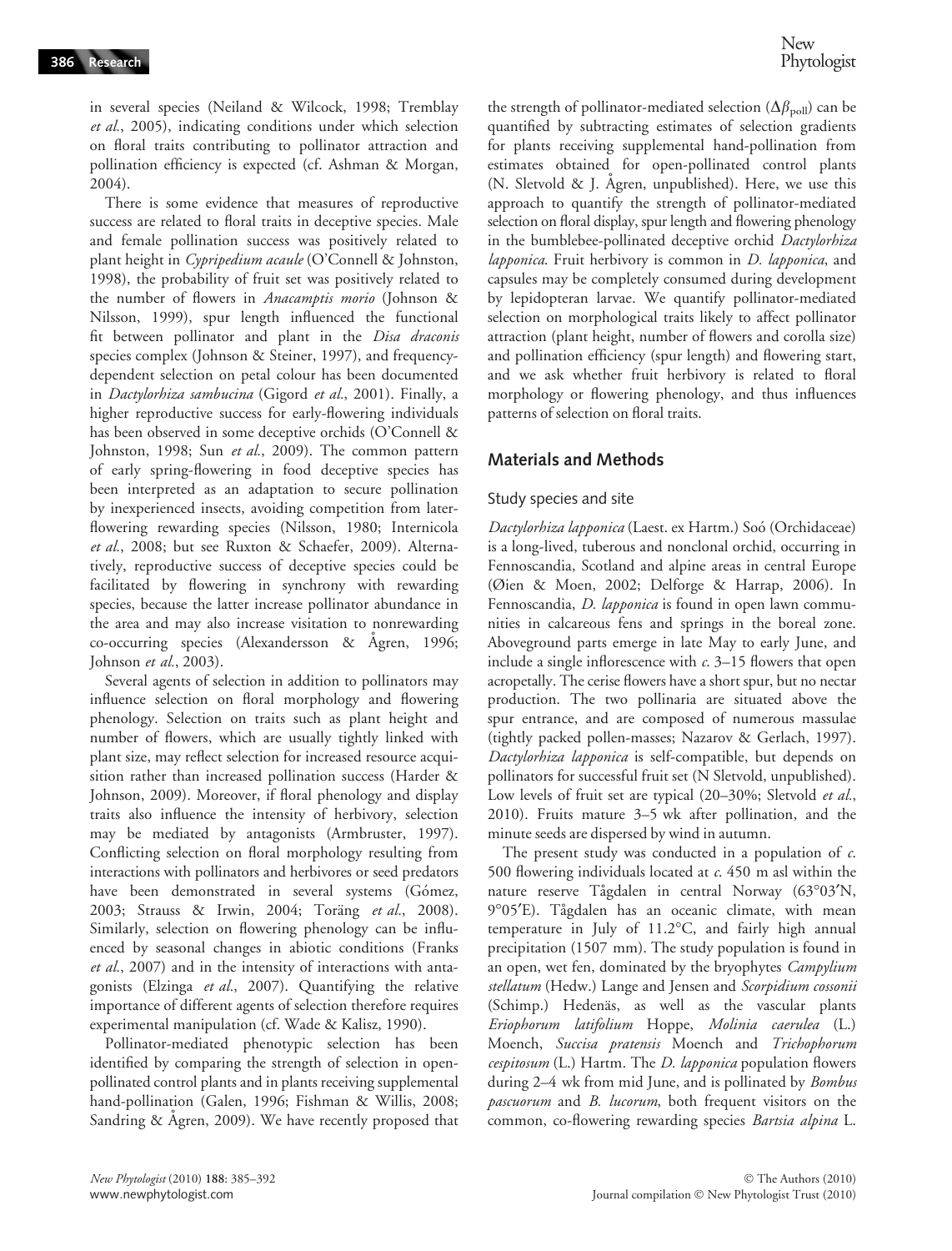and Pedicularis palustris L. (N. Sletvold, pers. obs.). Mean proboscis length of worker bees is 7.6 mm in B. pascuorum and 5.8 mm in B. lucorum (http://www.bumblebee.org/ bodyTongue.htm). Herbivory by lepidopteran larvae (unknown spp.) that consume the entire fruit is relatively common.

#### Field experiment and measured traits

In mid June 2009, a total of 250 plants with flower buds were haphazardly chosen and individually tagged. We randomly assigned 85 plants to the supplemental handpollination treatment, and 165 to the open-pollinated control treatment. The study population was visited every day during the onset of flowering and approximately every third day throughout the rest of the flowering period. On each visit, all open flowers on plants in the experimental treatment were pollinated by hand with cross pollen, and all flowers received supplemental pollen at least once. Pollinations were performed by rubbing one or two pollinia across each stigma, saturating the surface with pollen. Pollinaria were collected haphazardly from within the group of plants receiving supplemental hand-pollination; the distance to pollen donors varied from a few dm to c. 50 m. During its flowering period, a hand-pollinated plant received pollen from multiple donors.

For each plant, we recorded start of flowering (reported as Julian day) and plant height to the nearest mm (distance from the ground to the topmost flower) on the day the first flower opened. On one of the two lowermost flowers on each individual we measured spur length (distance from corolla to spur tip) and maximum corolla width and height to the nearest 0.1 mm with digital callipers. Corolla size was quantified as the product of width and height. The number of flowers was noted at the end of the flowering period. We recorded the number of initiated fruits 7–10 d after the end of flowering, and the number of intact fruits (number of initiated fruits minus number of fruits consumed by herbivores) at fruit maturation, and we harvested up to three intact nondehisced capsules from each plant and determined mean fruit mass. Fruit mass is positively correlated with number of seeds with embryos in *D. lapponica*  $(r = 0.92, P < 0.001,$  $n = 12$  fruits, each from a separate individual). For each plant, we estimated female fitness as the product of number of intact fruits and mean fruit mass. To estimate what female fitness would have been in the absence of insect herbivory, we multiplied number of initiated fruits by mean fruit mass. This estimate is based on the assumptions that consumed fruits were of average size, and that fruit herbivory did not affect the size of the remaining fruits. In the few cases where the herbivore left behind an intact capsule wall (containing a single exit hole), fruit volume did not differ between the consumed fruit and the one situated immediately below or above in the inflorescence (paired *t*-test,  $P = 0.32$ ,  $n = 10$ ). The second assumption seems reasonable as fruit herbivory occurred late during fruit development. We quantified pollen limitation (PL) before and after herbivory as  $1 - (mean female)$ fitness of open-pollinated control plants⁄mean female fitness of hand-pollinated plants).

Flower production, corolla size and spur length did not differ between treatment groups, but plants receiving supplemental hand-pollination were, on average, somewhat taller and started to flower marginally later than openpollinated control plants (Table 1).

## Statistical analyses

The effect of pollination treatment on plant performance and herbivory was examined by one-way ANOVA. Fruit set (i.e. the proportion of flowers initiating fruits) and herbivory (the proportion of initiated fruits consumed by herbivores) were arcsine square-root transformed before analyses.

Selection was estimated following Lande & Arnold (1983), using multiple regression analyses with relative

|                                          | Table 1 Trait mean ± SD for open-pollinated control plants (C) and plants receiving supplemental hand-pollination (HP) in the Dactylorhiza |
|------------------------------------------|--------------------------------------------------------------------------------------------------------------------------------------------|
| lapponica population at Tågdalen, Norway |                                                                                                                                            |

| Trait                                                         | C ( $n = 165$ )     | HP $(n = 85)$       | P        |
|---------------------------------------------------------------|---------------------|---------------------|----------|
| Plant height (cm)                                             | $14.1 \pm 3.6$      | $15.4 \pm 2.7$      | 0.0039   |
| Number of flowers                                             | $8.8 \pm 3.1$       | $9.0 \pm 2.7$       | 0.63     |
| Corolla size ( $mm2$ )                                        | $93.2 \pm 15.9$     | $95.7 \pm 15.5$     | 0.24     |
| Spur length (mm)                                              | $7.6 \pm 0.9$       | $7.7 \pm 0.8$       | 0.44     |
| Flowering start (Julian day)                                  | $172.8 \pm 1.6$     | $173.4 \pm 1.6$     | 0.0091   |
| Fruit set (proportion of fruits initiating fruit development) | $0.41 \pm 0.25$     | $0.97 \pm 0.07$     | < 0.0001 |
| Number of fruits consumed                                     | $0.70 \pm 1.09$     | $0.72 \pm 1.38$     | 0.91     |
| Proportion of initiated fruits consumed                       | $0.16 \pm 0.25$     | $0.08 \pm 0.16$     | 0.008    |
| Number of intact fruits                                       | $3.2 \pm 2.6$       | $8.0 \pm 2.8$       | < 0.0001 |
| Fruit mass (mg)                                               | $0.0102 \pm 0.0060$ | $0.0159 \pm 0.0045$ | < 0.0001 |
| Fitness (number of intact fruits $\times$ fruit mass)         | $0.045 \pm 0.061$   | $0.133 \pm 0.073$   | < 0.0001 |

P-value associated with the effect of pollination treatment in ANOVA.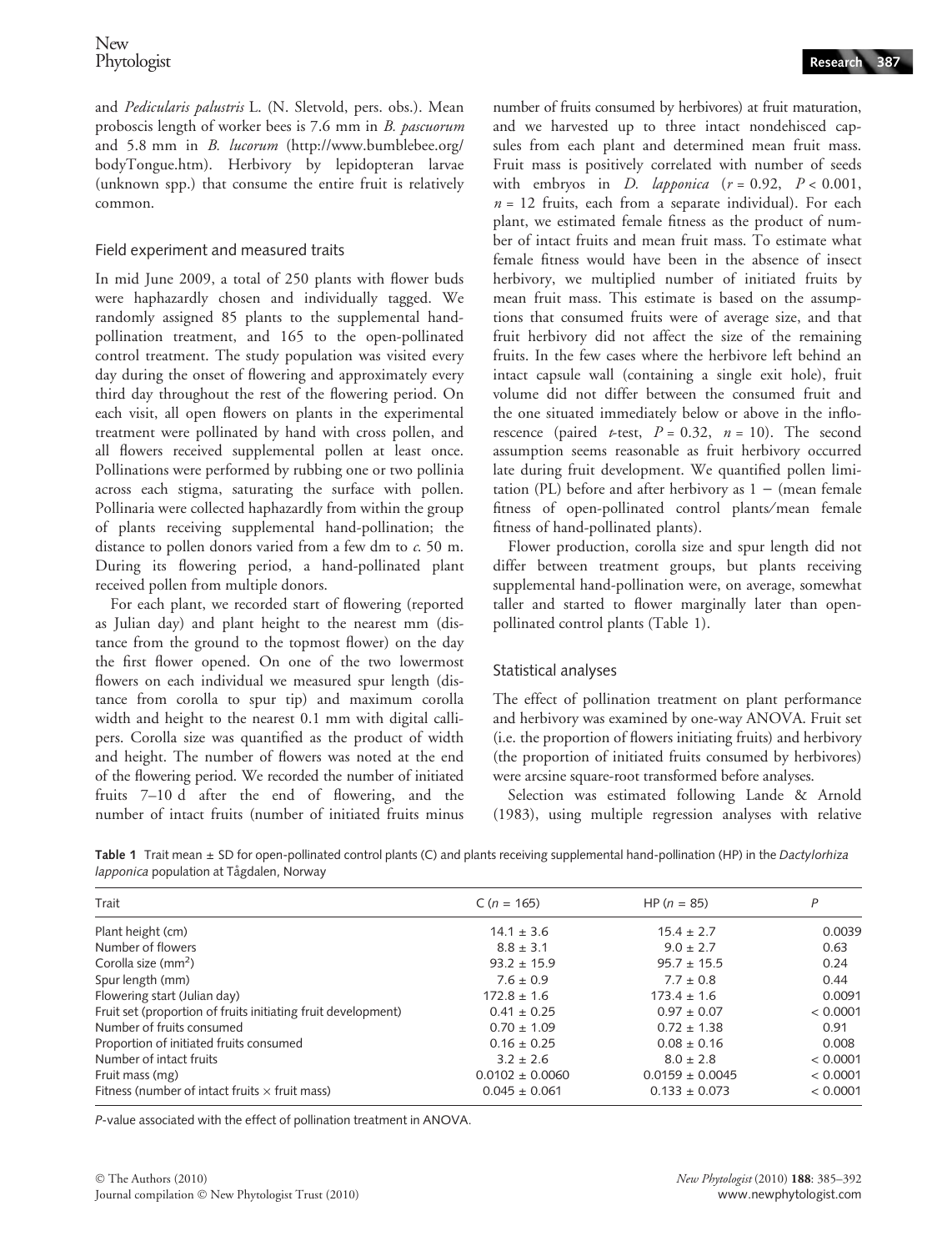female fitness (individual fitness divided by mean fitness) as the response variable and standardized trait values (with a mean of 0 and a variance of 1) as explanatory variables. Fitness was relativized and traits were standardized separately for each treatment. We initially included quadratic terms  $(\gamma_{ii})$  to quantify nonlinear selection, but none of the quadratic gradients were statistically significant, and they improved model fit only marginally, as indicated by  $R^2$ values. We therefore report only linear gradients. Multicollinearity was assessed by inspection of variance inflation factors that in no case exceeded 2.5, indicating that the level of collinearity was not problematic (Quinn & Keough, 2002).

We used ANCOVA to determine whether pollination treatment influenced linear selection gradients. The model included relative fitness as the dependent variable and the five standardized traits (plant height, number of flowers, corolla size, spur length and start of flowering), pollination treatment (open-pollinated control vs hand-pollination) and the trait  $\times$  pollination treatment interaction as independent variables. To quantify the importance of pollinatormediated selection, we subtracted for each trait the estimated selection gradient for plants receiving supplemental hand-pollination  $(\beta_{HP})$  from the estimate obtained for open-pollinated controls ( $\beta_C$ ),  $\Delta\beta_{\text{poll}} = \beta_C - \beta_{\text{HP}}$ . To determine whether fruit herbivory influenced patterns of selection, we first used linear regression to determine whether the proportion of fruits consumed by herbivores was related to floral display, phenology or fruit production. Second, we compared selection models using relative fitness after herbivory (number of intact fruits  $\times$  mean fruit mass) and relative fitness before herbivory (number of initiated fruits  $\times$  mean fruit mass) as the dependent variable. Finally, we conducted selective source analysis (Ridenhour, 2005) within each pollination treatment, where the effect of herbivory was included as the number of consumed fruits. Because the second and third approaches yielded identical conclusions, we report only the results from the former, mathematically simpler approach. Selection gradients were illustrated with added-variable plots, in which the residuals from a linear regression model of relative fitness on all traits except the focal trait are plotted against the residuals from a regression model of the focal trait on the other traits (Cook, 1996). Analyses were performed in SAS 9.2 (SAS Institute Inc., Cary, NC, USA).

#### Results

#### Floral traits and pollen limitation

Floral traits were moderately positively correlated, with the exception that plants with many flowers tended to start flowering early. Tall plants tended to have many flowers with large corollas and long spurs and started flowering late (Table 2).

On average, less than one fruit per plant was consumed by herbivores, and this did not differ between pollination treatments (Table 1). However, because fruit initiation was lower in the control treatment, this represented a higher proportion of damaged fruits among open-pollinated controls than among hand-pollinated plants (Table 1).

Hand-pollinated plants had about three times higher female fitness (number of intact fruits  $\times$  mean fruit mass) compared with open-pollinated controls (Table 1). Fruit set (the proportion of flowers initiating fruit development) and number of intact fruits were more than twice as high in hand-pollinated plants compared with open-pollinated controls, and hand-pollination increased fruit mass by > 50%. Fruit production, fruit mass and the combined fitness estimate were strongly pollen limited (Table 1). Pollen limitation (PL =  $1 - ($ mean female fitness of openpollinated control plants⁄mean female fitness of handpollinated plants)) was 0.64 before herbivory and 0.66 after herbivory.

#### Pollinator-mediated selection

There was directional selection for taller plants with more flowers and longer spurs in the study population (openpollinated controls; Table 3, Fig. 1a,b,d). Corolla size and start of flowering were not subject to statistically significant selection (Table 3, Fig. 1c,e).

Table 2 Phenotypic correlations among traits in the Dactylorhiza lapponica population at Tågdalen, Norway, based on open-pollinated control plants (above diagonal,  $n = 165$ ) and hand-pollinated plants (below diagonal,  $n = 85$ )

| Trait              | Plant height (cm) | Number of flowers | Corolla size ( $mm2$ ) | Start of flowering (JD) | Spur length |
|--------------------|-------------------|-------------------|------------------------|-------------------------|-------------|
| Plant height       |                   | $0.42***$         | $0.47***$              | $0.45***$               | $0.14***$   |
| Number of flowers  | $0.47***$         |                   | $0.36***$              | $-0.24**$               | $0.085*$    |
| Corolla size       | $0.55***$         | $0.38***$         |                        | 0.063                   | $0.37***$   |
| Start of flowering | $0.26***$         | $-0.19**$         | $-0.056$               |                         | $0.22*$     |
| Spur length        | $0.32***$         | $0.22**$          | $0.36***$              | 0.11                    |             |

\*\*\*,  $P < 0.001$ ; \*\*,  $P < 0.01$ ; \*,  $P < 0.05$ .

JD, Julian day.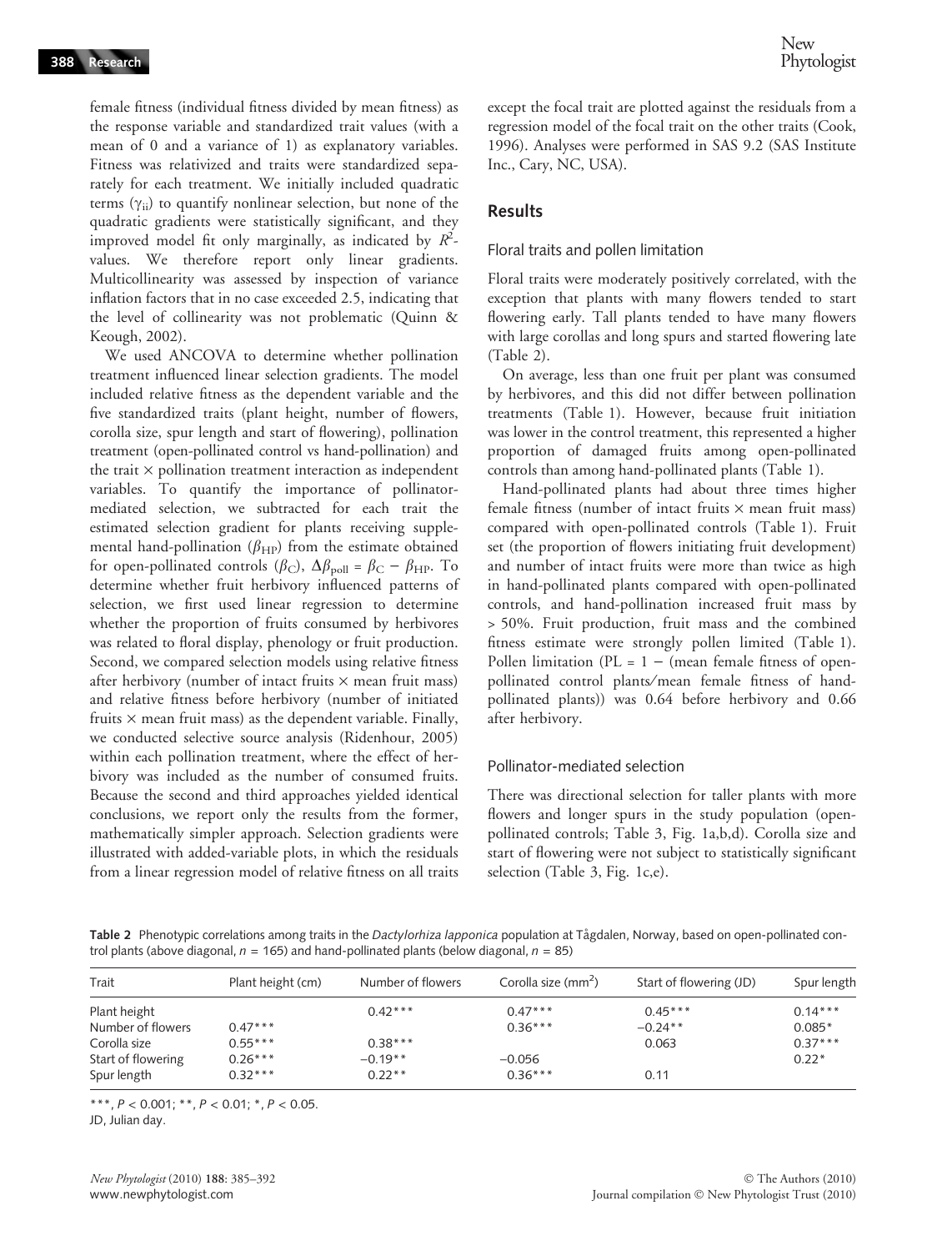

| Trait              | $\beta$ C (n = 165)  | $\beta$ HP ( <i>n</i> = 85) | $\Delta\beta_{\rm{boll}}$ | $P$ Trait $\times$ Poll |  |  |  |
|--------------------|----------------------|-----------------------------|---------------------------|-------------------------|--|--|--|
| Plant height       | $0.25 \pm 0.066$ **  | $0.064 \pm 0.051$           | 0.19                      | 0.042                   |  |  |  |
| Number of flowers  | $0.71 \pm 0.092$ *** | $0.41 \pm 0.044***$         | 0.30                      | < 0.0001                |  |  |  |
| Corolla size       | $-0.081 \pm 0.086$   | $0.060 \pm 0.042$           | $-0.14$                   | 0.45                    |  |  |  |
| Spur length        | $0.30 \pm 0.068$ *** | $-0.024 \pm 0.037$          | 0.32                      | < 0.0001                |  |  |  |
| Start of flowering | $-0.071 \pm 0.080$   | $0.007 \pm 0.045$           | $-0.078$                  | 0.58                    |  |  |  |

Table 3 Phenotypic linear selection gradients ( $\pm$  SE) for open-pollinated control plants ( $\beta_C$ ) and for plants receiving supplemental hand-pollination ( $\beta_{HP}$ ) in a population of Dactylorhiza lapponica

P-values associated with the effect of trait  $\times$  pollination treatment interaction in ANCOVA are indicated ( $P < 0.05$  in bold). \*\*\*,  $P < 0.001$ ; \*\*,  $P < 0.01$ ; \*,  $P < 0.05$ .

 $\Delta\beta_{\text{poll}}$  is the strength of pollinator-mediated selection ( $\Delta\beta_{\text{poll}} = \beta_C - \beta_{\text{HP}}$ ).



Fig. 1 Standardized linear phenotypic selection gradients for (a) plant height, (b) number of flowers, (c) corolla size, (d) spur length and (e) start of flowering in open-pollinated control plants (closed circles, solid line) and in plants receiving supplemental hand pollination (open circles, dashed line) in the Dactylorhiza lapponica population at Tågdalen, Norway. Selection gradients are illustrated with added-variable plots, in which the residuals from a linear regression model of relative fitness on all traits except the focal trait are plotted against the residuals from a regression model of the focal trait on the other four traits.

Interactions with pollinators contributed to selection on all three traits that experienced selection, that is, linear selection gradients for plant height, number of flowers and spur length all differed significantly between the two pollination treatments (Table 3, Fig. 1a,b,d). The strength of pollinatormediated selection on the three traits was of similar magnitude ( $\Delta\beta_{\text{poll}}$  = 0.19–0.32; Table 3), but represented variable proportions of the selection documented among open-pollinated plants. All selection on spur length could be attributed to interactions with pollinators; among handpollinated plants, the estimated selection gradient for spur length was low and not significantly different from zero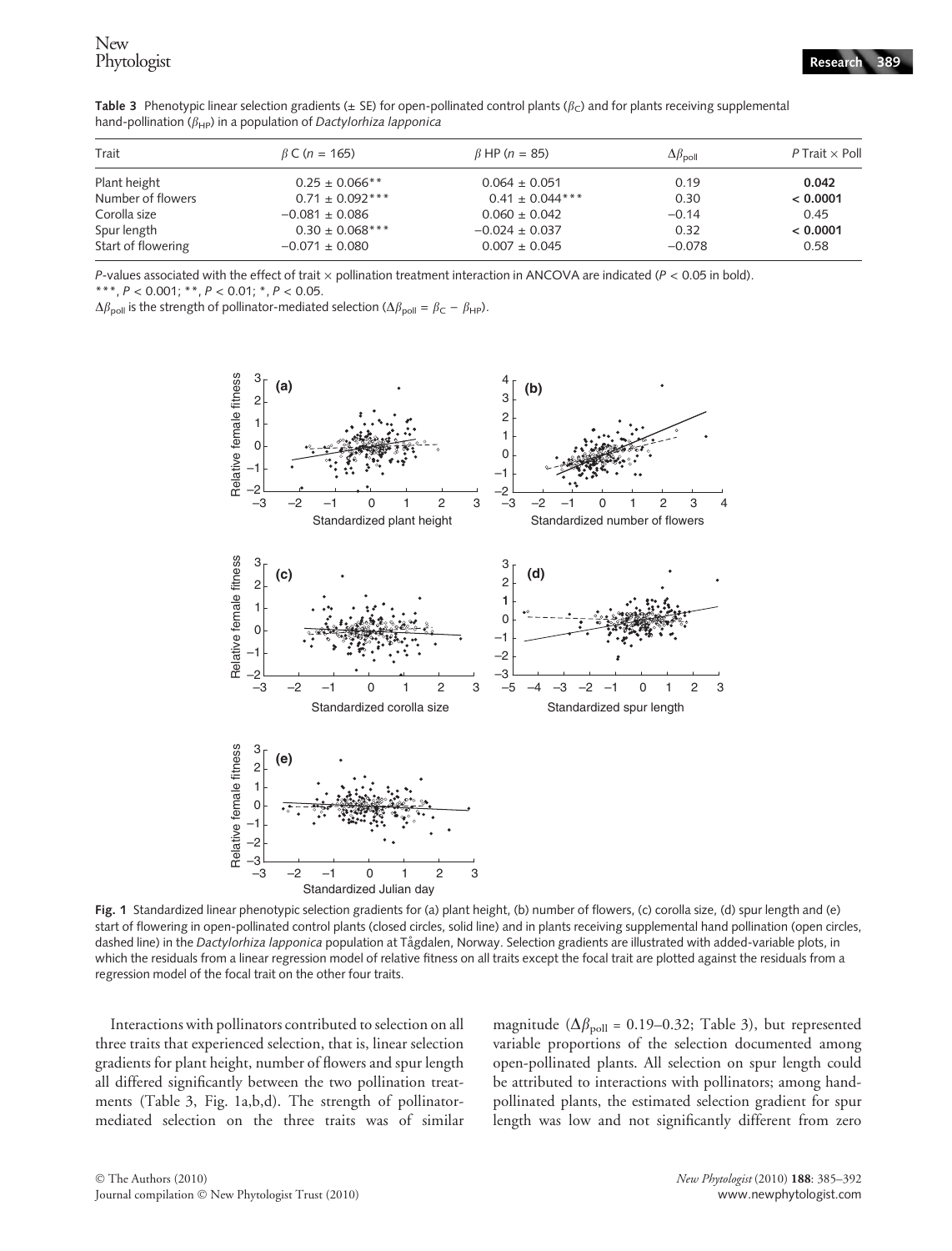(Table 3). Pollinators also mediated most of the selection for taller plants (76%), and the selection gradient in the hand-pollination treatment was weak and not statistically significant. A smaller proportion of the selection on number of flowers was caused by plant–pollinator interactions (42%), and there was also directional selection for more flowers in the hand-pollinated treatment (Table 3).

Herbivory had only minor effects on patterns of selection. The proportion of fruits consumed by herbivores was not significantly related to any of the traits included in the selection analysis (linear regressions,  $P > 0.10$ ), to the number of initiated fruits or to mean fruit mass  $(P > 0.30)$ . Selection gradients estimated with fitness calculated from number of intact fruits were in all cases similar to those estimated with fitness calculated from number of initiated fruits, and herbivory had little effect on the estimated strength of pollinator-mediated selection (maximum change in  $\Delta\beta_{\rm poll}$  was 0.03; data not shown).

#### **Discussion**

Deceptive animal-pollinated species commonly experience severe pollen limitation, which should result in pollinatormediated selection for increased attractiveness and pollination efficiency. Consistent with this prediction, we demonstrate that interactions with pollinators are responsible for much of the selection observed on plant stature, flower production and spur length in a natural population of the deceptive orchid D. lapponica. This is the first study to quantify experimentally the strength of pollinatormediated selection in a deceptive species.

There was directional selection for more flowers both among open-pollinated controls and among plants receiving supplemental hand-pollination. As flower production sets an upper limit to seed production, selection for more flowers is expected when seed production is used as a proxy for female fitness. However, the number of open flowers should also influence attractiveness to pollinators (Mitchell et al., 2004; Grindeland et al., 2005), and in the present study, pollinators accounted for 42% of the strong directional selection for more flowers  $(\Delta \beta_{\text{poll}} = 0.30)$ . Substantial pollinator-mediated selection on number of flowers has also been documented in the insect-pollinated rewarding orchid Gymnadenia conopsea ( $\Delta\beta_{\rm{pol}}$ , range 0.05– 0.21, N Sletvold  $&$  J Agren, unpublished) and in the insectpollinated, self-incompatible herb Arabidopsis lyrata ( $\Delta\beta_{\rm{poll}}$ , range  $0.21-0.81$ ; Sandring & Ågren, 2009), suggesting that flower production frequently affects fitness via positive effects on pollination success.

There was also directional selection for taller plants in the study population, and 76% of the observed selection on plant height could be attributed to interactions with pollinators ( $\Delta\beta_{\text{poll}}$  = 0.19). The importance of plant stature for pollination success should depend on vegetation height

(Torang *et al.*, 2006). The study site is dominated by herbs that are taller than *D. lapponica*, and plant height is likely to affect the probability of pollinator visitation. Phenotypic selection for taller plants has previously been documented in the food deceptive orchid Cypripedium acaule (O'Connell & Johnston, 1998), where selection varied among microhabitats that differed in canopy cover and shrub density. Taken together, the present results demonstrate that visual cues such as flower production and plant height strongly influence pollination success in D. lapponica. Our results are consistent with the view that visual signals affecting long-distance attraction should be of major importance for pollination success in food deceptive plants.

Pollinators were responsible for all selection for increased spur length in the study population ( $\Delta\beta_{\text{roll}} = 0.32$ ). This could be the result of an enhanced mechanical fit between the pollinator and the flower in long-spurred plants, increasing pollination efficiency. In orchids, precise pollen transfer usually requires a close morphological match between flower and pollinator. As far as we know, no previous study has documented phenotypic selection on spur length in natural populations of food deceptive species, but experimental shortening of spurs significantly reduced pollen deposition and fruit set in the deceptive, flypollinated Disa draconis (Johnson & Steiner, 1997). A correlation between tongue length of the local pollinator and spur length has also been documented in Disa ferruginea (Johnson, 1994) and Disa draconis (Johnson & Steiner, 1997), in line with expectations of pollinatordriven diversification. In both these species, the pollinaria are placed along the length of the fly's proboscis, and pollination will occur even if flower spurs are shorter than the proboscis length of the pollinators. In bee-pollinated species such as *D. lapponica*, pollinaria are usually attached to the head of the bee, and pollen deposition (and removal) should be unlikely if spurs are shorter than the bee's proboscis. Minimum spur length in the present study population (3.8 mm) was shorter than the proboscis length of the shorter-tongued pollinator *B. lucorum* (5.8 mm), suggesting that failure to contact the stigma may have caused low pollination success in short-spurred plants. Pollinator observations and spur length manipulations should be conducted to reveal the mechanisms underlying the relationship between spur length and female fitness in *D. lapponica*.

In contrast to earlier studies of deceptive species (O'Connell & Johnston, 1998; Sun et al., 2009), we found no statistically significant selection on start of flowering in the study population. The low and nonsignificant estimate of pollinator-mediated selection on start of flowering in *D. lapponica* ( $\Delta\beta_{\text{poll}} = -0.09$ ) indicates limited seasonal variation in pollination success. This may be related to slow learning when bees forage on deceptive plants intermingled with rewarding species. Johnson et al.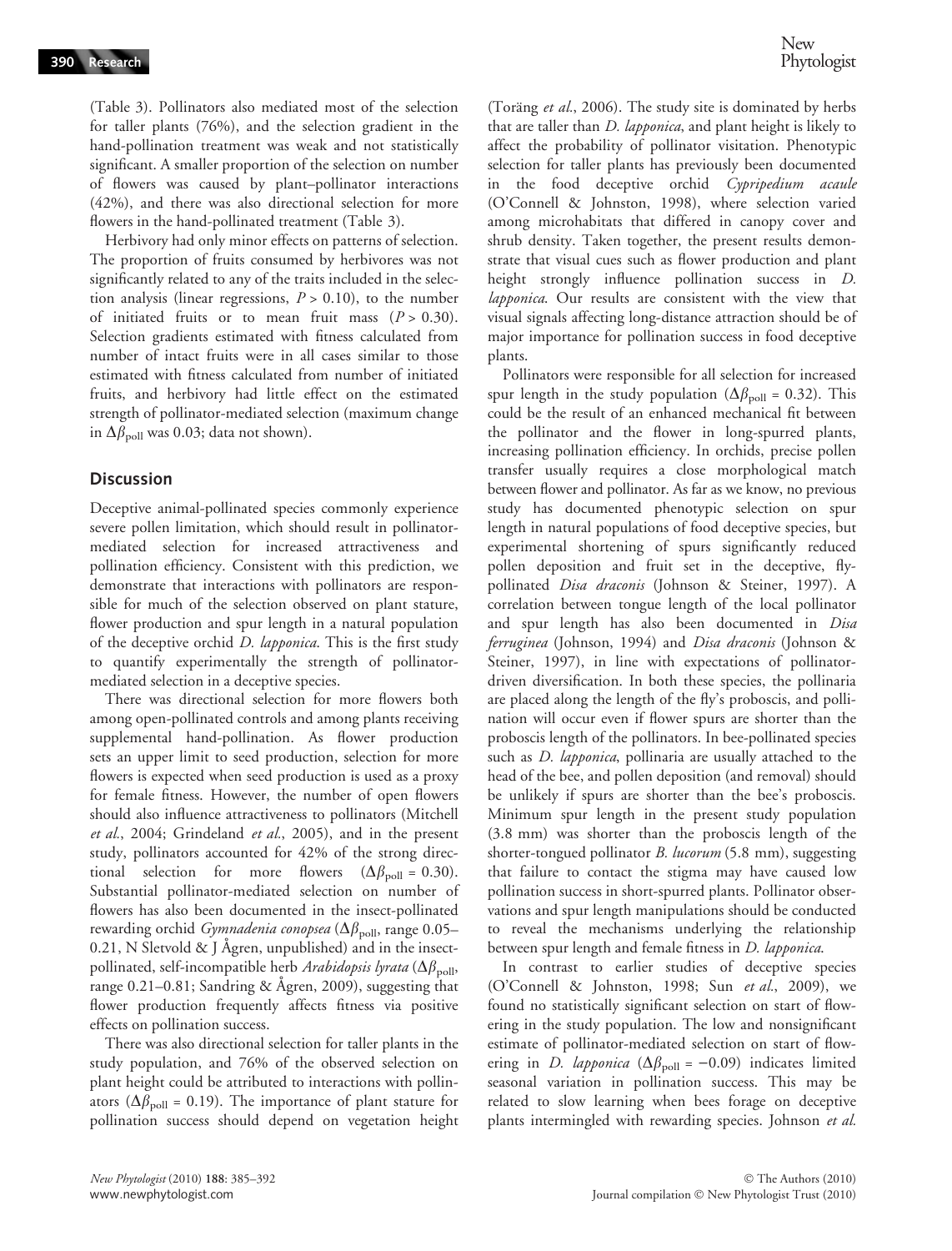(2003) found that queens of Bombus lapidarius continued to probe flowers of the deceptive orchid Anacamptis morio after several weeks of experience, despite evidence of earlier visits to the species.

Conflicting selection on floral characters resulting from interactions with pollinators and herbivores has been demonstrated in several systems (Gómez, 2003; Strauss & Irwin, 2004; Torang et al., 2008), indicating that shifts in the direction of selection on floral traits may be common in plants that interact with several animals. In D. lapponica, there was no indication that herbivores were attracted by the same cues as pollinators. Tall, many-flowered plants did not experience a higher proportion of damage, and there was no indication that herbivores preferred plants with high pollination success. As a result, herbivory had little effect on patterns of selection and the strength of pollinator-mediated selection. Damage intensity was rather low in the present study. However, because damage was unrelated to display size, it is unlikely that herbivory would lead to conflicting selection on floral traits even at higher damage intensities.

The present approach to quantify pollinator-mediated selection shares a general problem with supplemental handpollination experiments (Aizen & Harder, 2007) in that it cannot by itself distinguish between effects of trait variation on the quantity and on the quality of pollen received. However, the effect of our hand-pollination treatment on the quality component may have been limited. Because D. lapponica is deceptive, the rate of self-pollination is likely to be low (cf. Johnson et al., 2004), and pollen-transport between nearest neighbours is also likely to be lower than in species with rewarding flowers. Our hand-pollination treatment is thus not likely to have dramatically changed the frequency of self-pollination or matings between close relatives. Moreover, the difference in quality of pollen deposited is likely to be low because hand-pollinated plants received a mixture of pollen transferred by bees and pollen added by hand (cf. Ashman et al., 2004). To conclude, the documented pollinator-mediated selection on floral traits may to a large extent reflect variation in the quantity of pollen deposited.

While the evolutionary origin and maintenance of pollination by deceit has been a topic of major research interest (reviewed in Cozzolino & Widmer, 2005; Schiestl, 2005), few have studied phenotypic selection on floral traits in deceptive species. Our results have shown experimentally that pollinators contribute strongly to selection on flower production and that they are the main selective agents on plant height and spur length in *D. lapponica*. Selection on traits affecting display and pollination efficiency is consistent with expectations in species that experience few pollinator visits. Although a deceptive pollination system should preclude coevolution of pollinators and plants, the present results suggest a strong role of pollinators as drivers of floral evolution in deceptive species.

## Acknowledgements

We thank A. Moen and D-I. Øien for help in organizing field work, and for comments on the manuscript. Suggestions from M. Rausher and two anonymous reviewers further improved the manuscript. The study was financially supported by grants from the Norwegian Research Council to NS, and from the Swedish Research Council to J.Å.

#### References

- Aizen MA, Harder LD. 2007. Expanding the limits of the pollenlimitation concept: effects of pollen quantity and quality. Ecology 88: 271–281.
- Alexandersson R, Ågren J. 1996. Population size, pollinator visitation and fruit production in the deceptive orchid Calypso bulbosa. Oecologia 107: 533–540.
- Armbruster WS. 1997. Exaptations link evolution of plant–herbivore and plant–pollinator interactions: a phylogenetic inquiry. Ecology 78: 1661– 1672.
- Ashman T-L, Knight TM, Steets JA, Amarasekare P, Burd M, Campbell DR, Dudash MR, Johnston MO, Mazer SJ, Mitchell RJ et al. 2004. Pollen limitation of plant reproduction: ecological and evolutionary causes and consequences. Ecology 85: 2408–2421.
- Ashman T-L, Morgan MT. 2004. Explaining phenotypic selection on plant attractive characters: male function, gender balance or ecological context? Proceedings of the Royal Society B 271: 553–559.
- Biernaskie JM, Walker SC, Gegear RJ. 2009. Bumblebees learn to forage like Bayesians. American Naturalist 174: 413–423.
- Cook RD. 1996. Added-variable plots and curvature in linear regression. Technometrics 38: 275–278.
- Cozzolino S, Widmer A. 2005. Orchid diversity: an evolutionary consequence of deception? Trends in Ecology and Evolution 20: 487–494.
- Dafni A. 1984. Mimicry and deception in pollination. Annual Review of Ecology and Systematics 15: 259–278.
- Darwin CR. 1862. On the various contrivances by which British and foreign orchids are fertilised by insects. London, UK: Murray.
- Delforge P, Harrap S. 2006. Orchids of Europe, North Africa and the Middle East. London, UK: A&C Black.
- Elzinga JA, Atlan A, Biere A, Gigord L, Weis AE, Bernasconi G. 2007. Time after time: flowering phenology and biotic interactions. Trends in Ecology and Evolution 22: 432–439.
- Fenster CB, Armbruster WS, Wilson P, Dudash MR, Thomson JD. 2004. Pollination syndromes and floral specialization. Annual Review of Ecology, Evolution, and Systematics 35: 375–403.
- Ferdy JB, Gouyon PH, Moret J, Godelle B. 1998. Pollinator behaviour and deceptive pollination: learning process and floral evolution. American Naturalist 152: 696–705.
- Fishman L, Willis JH. 2008. Pollen limitation and natural selection on floral characters in the yellow monkeyflower, Mimulus guttatus. New Phytologist 177: 802–810.
- Franks SJ, Sim S, Weis AE. 2007. Rapid evolution of flowering time by an annual plant in response to a climate fluctuation. Proceedings of the National Academy of Sciences, USA 104: 1278–1282.
- Galen C. 1996. Rates of floral evolution: adaptation to bumblebee pollination in an alpine wildflower, Polemonium viscosum. Evolution 50: 120–125.
- Gigord LDB, Macnair MR, Smithson A. 2001. Negative frequencydependent selection maintains a dramatic flower color polymorphism in the rewardless orchid Dactylorhiza sambucina (L.) Soo. Proceedings of the National Academy of Sciences, USA 98: 6253–6255.